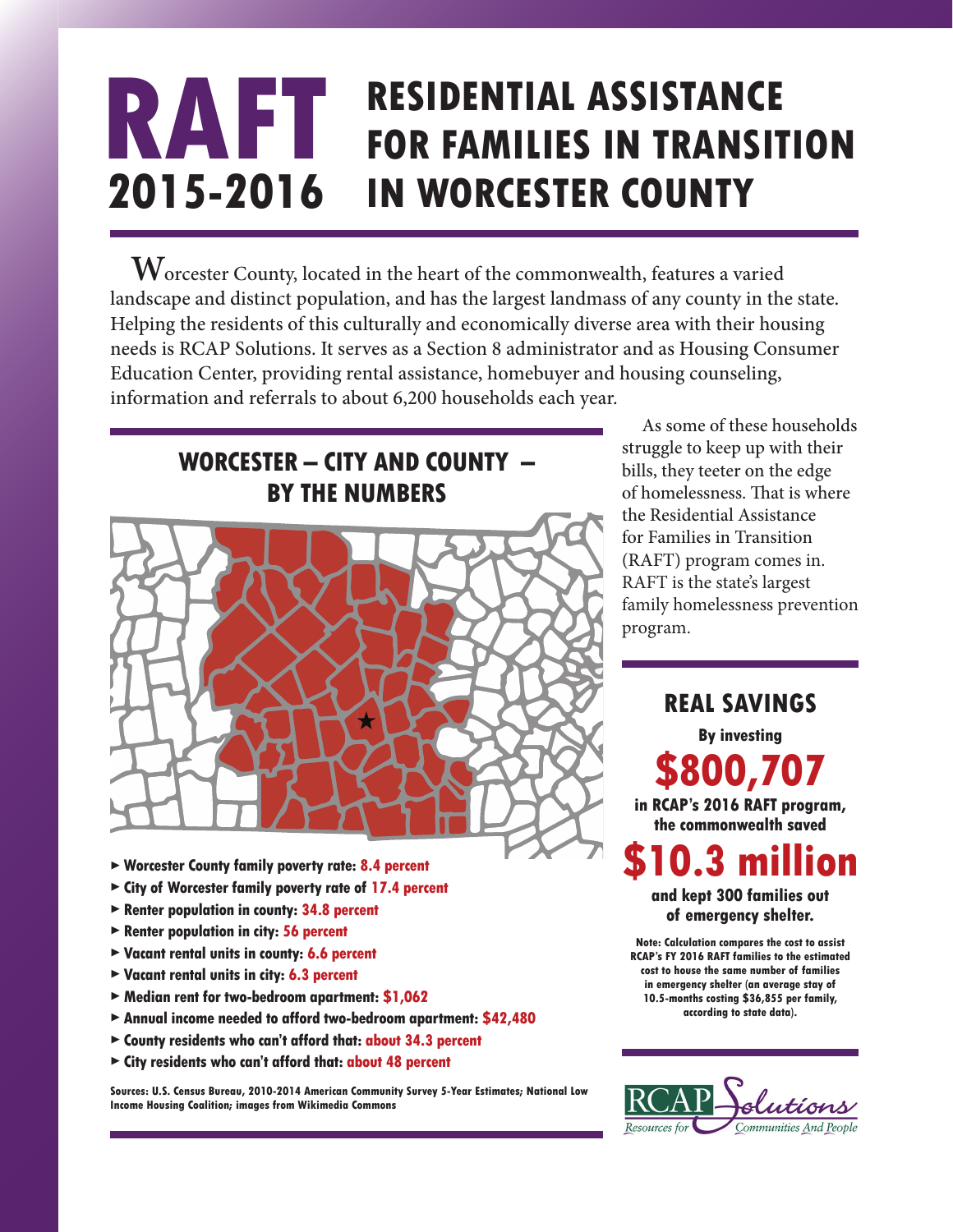**"I** had a nervous breakdown about a year ago. I spent 10 days in the hospital. My family and I were not together. … My daughter's father was murdered in Guatemala three months ago. My life was collapsing slowly I had no hope. Coming to RCAP Solutions gave me hope. ... Thanks to the RAFT program my family is complete, and we were given a second chance of being happy, reunited."

**– Tracy, RCAP RAFT client**

This report paints a picture of RCAP's RAFT profile and the greatest needs of clients during fiscal  $2015$  and  $2016$ . The RAFT program serves families who have very low and extremely low incomes<sup>i</sup>. After determining eligibility, families may receive up to \$4,000 annually to help them with rental arrearages, utility bills, moving costs and other key housing expenses. RCAP is one of two state-contracted administrators for RAFT in the area.

#### **TOTAL RAFT FUNDING AND CLIENTS SERVED RCAP's RAFT 2016 funding: \$800,707**



## **REPEAT CLIENTS IN FY 2016**

**In FY 2016 clients, there were 300 clients, 2 of whom had received RAFT aid in FY 2015. These returning clients cost less on average than their all-client peers (\$2,505 versus \$3,104). With less than 1 percent of 2016 RAFT clients having received aid the year prior, the program is note being overused. RAFT is being used as it should: to pull Worcester County families back from the brink of homelessness.**

# **FY 2015 AND FY 2016 PAYMENTS**



## **RAFT CONTACT Bill Minkle, 978-630-6709, bminkle@rcapsolutions.org**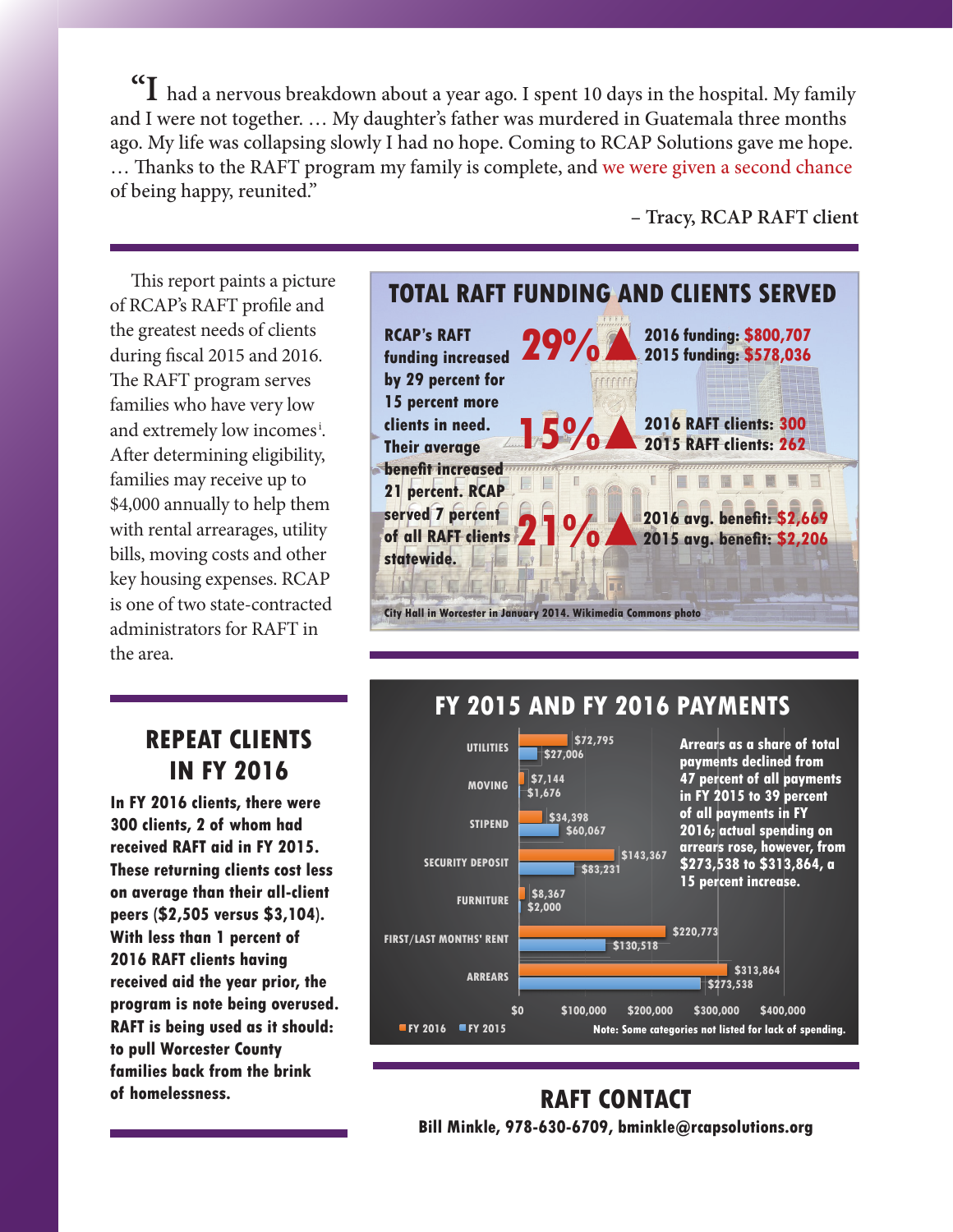## **THE MAJORITY OF RAFT CLIENTS: WOMEN AND CHILDREN**

**As with all RAFT programs around the state, RCAP's RAFT client households are predominantly managed by women, at 88 percent in 2016. More often than not, this were single mothers and two children. In FY 2015, there were 200 women**  and 25 men (and 37 not identified); in FY 2016, there were 228 women and 28 men (44 not identified). In FY 2015, the average age of RCAP's clients was 37, **and in FY 2016 it was 35.**



## **FY 2015 AND FY 2016 ASSISTANCE BY CITY AND TOWN**

 $\blacktriangleleft$ 

▶

▶

▶

▶

#### **WORCESTER**

**2015 clients: 121 2015 RAFT aid: \$295,872 Percent of aid in 2015: 52% 2016 clients: 161 2016 aid: \$295,872 Percent of aid in 2016: 65%**

#### **WEBSTER**

**2015 clients: 10 2015 RAFT aid: \$22,198 Percent of aid in 2015: 4% 2016 clients: 10 2016 aid: \$22,198 Percent of aid in 2016: 4%**

**SOUTHBRIDGE 2015 clients: 20 2015 RAFT aid: \$63,661 Percent of aid in 2015: 11% 2016 clients: 13 2016 aid: \$50,026 Percent of aid in 2016: 6%**

**FITCHBURG 2015 clients: 18 2015 RAFT aid: \$51,054 Percent of aid in 2015: 9% 2016 clients: 29 2016 RAFT aid: \$76,390 Percent of aid in 2016: 10%**

### **LEOMINSTER**

**2015 clients: 11 2015 RAFT aid: \$22,198 Percent of county aid in 2015: 4% 2016 clients: 5 2016 aid: \$33,701 Percent of aid in 2016: 4%**

**262** families **helped in FY 2015**



**OTHER TOWNS: In FY 2015, 44 clients from 25 smaller area communities received \$115,487 in RAFT aid, comprising 20 percent of RCAP's annual RAFT funding. In FY 2016, 35 clients, again in 25 smaller Worcester County towns, needed \$86,664 in aid, making up 11 percent of RCAP's funding for the year.**

**OVERALL: Worcester absorbed more than half of all area RAFT funding because of demand in FY 2015 (\$295,872, or 52 percent) and FY 2016 (\$503,928, or 65 percent); year over year, it meant a 70 percent increase in payments. The next closest towns with demand were Southbridge and Fitchburg, which each only used about 10 percent of total RCAP RAFT funding.** 

**Background images: Wikimedia Commons Source: RCAP**